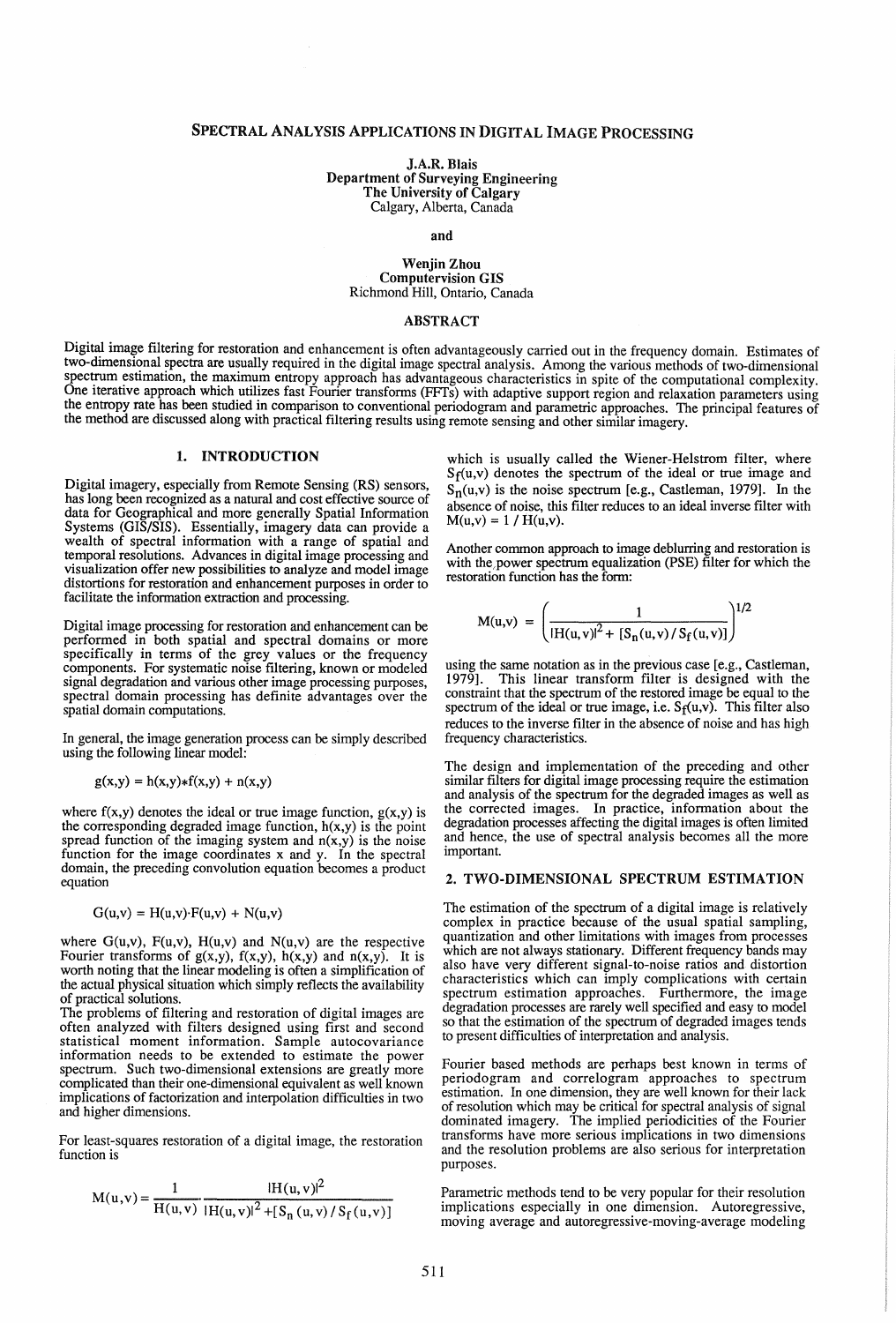offer wide possibilities for empirical processes of all types. In two and higher dimensions, parametric methods are more complicated to formulate and justify in terms of the processes. Considerations of causality, realizability and other related questions can be very difficult to analyze in digital image processing applications.

The fundamental problem of spectrum estimation is the extension of the sample autocovariance sequence as the power spectrum is defined as the Fourier transform of the autocovariance function. With Fourier based techniques, an implied periodicity in the sample autocovariance function outside of the sampling domain is hardly justifiable in rigorous terms for most applications. With parametric methods, the modeling implies the extension of the sample autocovariance function outside of the sampling domain. Both of these implied assumptions are difficult to justify and tend to impose constraints on the spectrum estimation [e.g., Pendrell, 1979].

The maximum information or entropy approach seeks to formulate the estimation problem in such a way that no unaccounted supposition or assumption is included in the estimation procedures. In one dimension, it is well known to be in full agreement with the parametric autoregressive method of extending the sample autocovariance function. In two and higher dimensions, the situation is generally quite different because of the non-unicity of the parametric formulation and other complications related to the autocovariance function.

#### 3. MAXIMUM ENTROPY APPROACH

Numerous researchers have investigated the maximum entropy approach to spectrum estimation in two dimensions. Among them are Burg [1975], Pendrell [1979], Wernecke and D'Addario [1977], Lim and Malik [1981] and Lang and McClellan [1982]. Woods [1976] has given two theorems which state that only the positive definiteness of the autocovariance functions needs to be checked in order to guarantee the existence and uniqueness of the power spectrum estimates regardless of the support region.

The approach of Lim and Malik [1981] which is based on the use of fast Fourier transforms (FFTs) has been further investigated and modified in terms of an adaptive support region and relaxation parameters to accelerate the convergence [Blais and Zhou, 1990]. Other research into the maximum entropy approach has led to a better understanding of the general situation and the difficulties in implementing the general approach of Lim and Malik [1981]. Related results and discussions of the maximum entropy approach to spectrum estimation can also be found in Blais [1992].

Given an estimated sample autocovariance function  $C_{z}(k\Delta x, l\Delta y)$ , k=0, ..., K, l=0, ..., L, with corresponding grid spacings  $\Delta x$  and  $\Delta y$ , with the usual symmetry assumption

$$
C_z(\text{-}k\Delta x, -1\Delta y) = C^*_{z}(k\Delta x, 1\Delta y)
$$
 for k=0, ±1, ±2, ...  
.... and l=0, ±1, ±2, ...

which is normally implied by the observational data (the complex conjugate may not be required with real digital image data), the required power spectrum is

$$
S_Z(u,v) = F[C_Z(k\Delta x, l\Delta y)]
$$

with

$$
-(2\Delta u)^{-1} \le u < (2\Delta u)^{-1}
$$
 and  $-(2\Delta v)^{-1} \le v < (2\Delta v)^{-1}$ ,

that is, their respective Nyquist frequencies, where F[ ] denotes the Fourier transform. As the sample autocovariance  $C_{\mathbf{Z}}(k\Delta x, l\Delta y)$  is only known for  $|k| \le K$  and  $|l| \le L$ , the problem is to extend this sample autocovariance function for  $k\Delta x$  and  $l\Delta y$ with  $|k| > K$  and  $|l| > L$ . In one dimension, this extension is readily achieved with an autoregressive model but in two and higher dimensions, the difficulties are more serious and the

following discussion covers a very appropriate strategy for digital image applications.

The maximum entropy approach implies the existence of a dual autocovariance function  $\overline{D}_z(k\Delta x, l\Delta y)$  defined by

$$
D_{z}(k\Delta x, l\Delta y) = F^{-1}[1/F[C_{z}(k\Delta x, l\Delta y)]]
$$

with the properties that

$$
D_{z}(k\Delta x, l\Delta y) = 0 \text{ for all } |k| > K \text{ and } |l| > L
$$

and

$$
D_{Z}(-k\Delta x, -l\Delta y) = D^*_{Z}(k\Delta x, l\Delta y)
$$

for k=0,  $\pm$ 1,  $\pm$ 2, ... and l=0,  $\pm$ 1,  $\pm$ 2, ... (see Blais [1992] for details). The known sample autocovariance function values

$$
C_z(k\Delta x, l\Delta y) = C_z^{\dagger}(-k\Delta x, -l\Delta y), k = 0, \pm 1, ..., \pm K, l = 0, \pm 1, ..., \pm L,
$$

and known dual autocovariance function values

 $D_{z}(k\Delta x, l\Delta y) = 0$  for all  $|k| > K$  and  $|l| > L$ 

provide a straightforward procedure for extending the sample autocovariance function. The approach of Lim and Malik [1981] consists in recursively using the following three equations:

$$
S_{Z}(u,v) = F[1/D_{Z}(k\Delta x, i\Delta y)]
$$
  
\n
$$
C_{Z}(k\Delta x, i\Delta y) = F^{-1}[S_{Z}(u,v)]
$$
  
\n
$$
D_{Z}(k\Delta x, i\Delta y) = F^{-1}[1/F[C_{Z}(k\Delta x, i\Delta y)]]
$$

This algorithm is initialized with values for  $D_z(k\Delta x, l\Delta y)$  and then iterates over the three equations until convergence or termination in problem situations such as in cases of high SNR. Discussions of this algorithm can also be found in McClellan [1982] and Blais and Zhou [1990].

The preceding procedure for some estimated  $C_z(k\Delta x, l\Delta y)$  values for  $|k| \le K$  and  $|l| \le L$  leads to a number of questions for practical implementation purposes:

- (a) The difficulties in the estimation of the sample autocovariance function.
- (b) The support region for  $C_z(k\Delta x, l\Delta y)$  is not always obvious especially when the image characteristics are variable.
- (c) The initial values for  $D_z(k\Delta x, l\Delta y)$  have to be selected properly for convergence of the algorithm and reliability of the spectrum estimates.
- (d) In cases of high SNR and in other cases of slow convergence, are there any possibilities of accelerating the convergence?

The following section will describe the results of some investigations into those implementation questions and some modifications to the original algorithm of Lim and Malik [1981].

### 4. PRACTICAL CONSIDERATIONS

The initialization question for the algorithm was first investigated. In the original publication of Lim and Malik [1981], the initialization of  $D_z(k\Delta y, l\Delta y)$  was suggested as

$$
D_Z(k\Delta y, l\Delta y) = 1/C_Z(0,0) \quad \text{at } k=l=0,
$$

 $=0$ 

elsewhere,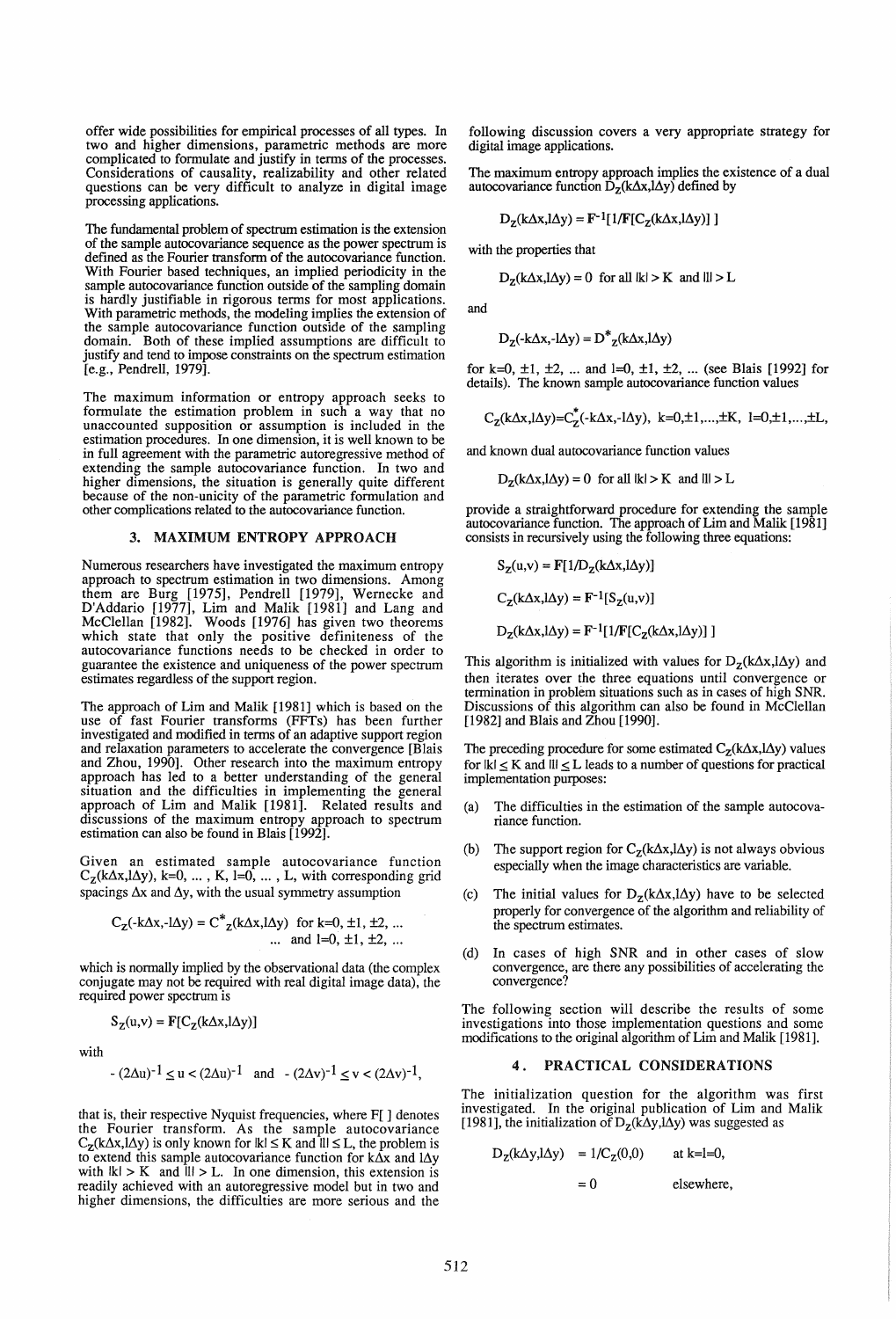but it was found that in cases of slow convergence due to a high SNR, the addition of some low level noise to the initial  $C_{z}(k\Delta y, l\Delta y)$  improves the convergence without affecting the estimate of the spectrum. Such addition of low level noise to the autocovariance function  $C_z(k\Delta y, l\Delta y)$  can be justified in different ways but it can be regarded as a regularization strategy for illconditioned applications, which is well known WIth Ill-posed inverse problems.

The characteristics of the autocovariance function  $C_z(k\Delta y, l\Delta y)$ are obviously critical for the estimation of the corresponding spectrum. In practice, given some digital image data, the autocovariance function has to be estimated and in strictly stationary situations, the larger the data set, the more reliable the estimated autocovariance function. However, in cases of questionable stationarity, appropriately shaped and sized data windows have to be selected to arrive at reliable results.

The shape and size of the support region for the estimated autocovariance function are closely related to the characteristics of the autocovariance function and the lengths of the fast Fourier transforms (FFTs) [Kashyap and Chellappa, 1983]. In cases of highly correlated data sequences, the corresponding autocorrelation function decreases very slowly WIth lag and hence larger support regions and larger FFTs are required for proper estimation of the spectrum. With poorly correlated data sequences, small support regions are acceptable for good estimates of the spectrum. However, as these questions of optimal support regions are related to the SNR of the data sequence, the FFT length requirements and the convergence rates of the algorithm, further investigations into these problems are clearly warranted.

The algorithm involves step parameters which control the convergence rate of the algorithm and guarantee the positive definiteness of the extended autocovariance function. As the conditions are likely to change over a number of iterations, these parameters need to be adaptive to optimize the convergence of the procedure. As suggested in McClellan [1982], these parameters need to be adjusted so as to maintain the direction of steepest descent, which is a well known strategy in nonlinear optimization.

# 5. ANALYSIS OF EXPERIMENTAL RESULTS

A number of simulated data sets have been generated with different characteristics and the corresponding spectra have been estimated and analyzed. Limited experimentation has also been carried out with Landsat TM remote sensing imagery. One selected Landsat TM band one test image is a 256x256 pixels of a Calgary scene. The results of estimating the spectrum of samples of this test image are shown in Figures  $\hat{1}$  to 4 with explanations in the following paragraphs.

The modified algorithm of Lim and Malik [1981] was experimentally used in different ways for comparison analysis purposes. The assumed stationarity of the test image was verified in subimages of size 64x64 pixels. Using the entropy of the grey level frequencies as an indicator of the information content in the subimages, the subimage with maximum entropy was selected for the sample autocovariance function computations. One interpretation of this procedure is that the most informative sample subimage was selected for spectral analysis. Figures 1 and 2 give the estimated spectra for the 256x256 and 64x64 pixel images, respectively, using a 5x5 pixel support region and a two percent noise variance added to the zero lag autocovariances. The similarities in these estimated spectra are quite pronounced.

The shape and size of the support region for the autocovariance function are well known to be important in spectrum estimation. With the TM test image and subimages, different shapes and sizes of support regions were experimented with. One important consideration with TM digital images is that due to the scanning procedures in the acquisition process, they tend to have higher correlation characteristics in the scanning direction than in the flight direction. It therefore follows that a rectangular support

region with a larger dimension in the scanning direction should be more appropriate for spectrum estimation. Figure 3 shows the spectrum estimation results with a 5x7 support region used in comparison with the results in Figure 2 with a  $5x5$  support region. Some improvements in the scanning direction can be seen in the spectrum estimates.

The added noise to the zero lag value of the sample autocovariance function has been seen to accelerate the convergence of the algorithm without apparently altering the  $spectrum$  estimate results. Figure  $\overline{4}$  shows the results corresponding to Figure 2 but without the addition of low level noise. In the latter case, some 40 iterations were required while in the former case, only 25 iterations were required for the same level of convergence. This computational improvement is obviously dependent on the SNR in the test image and cannot be generalized without taking the digital image characteristics into considerations.

Other aspects of spectrum estimation with this algorithm for digital image applications are still under investigation. Comparisons with Fourier based and parametric methods have confirmed the appropriateness of the maximum entropy approach although the computational aspects are more complex and the interpretation of the results are not always straightforward even with apparently simple digital images.

#### 6. CONCLUDING REMARKS

The use of the maximum entropy approach to spectrum estimation in digital image processing has been confirmed in practice with a modified version of the Lim and Malik [1981] algorithm. Various aspects of the algorithm have been investigated and some variations in its implementation have shown some improvements over the original version. Further considerations of the dual autocovariance function are still under investigation to improve the convergence characteristics of this general approach to maximum entropy spectrum estimation.

Digital image processing for filtering, restoration and enhancement purposes can greatly benefit from more accurate, reliable and consistent spectrum estimates. The design of filters and quality control procedures generally require spectral information about the digital images. Considering the usual simplifications of stationarity and ergodicity in the sampling, more adaptive methods of spectrum estimation are definitely required for numerous applications.

### 7. ACKNOWLEDGEMENTS

The authors wish to acknowledge the sponsorship of the Natural Sciences and Engineering Research Council of Canada in the form of an operating grant to the first author on the applications of information theory, and research funding for the development of analytical tools in geomatics from Energy, Mmes and Resources Canada.

#### REFERENCES

Blais, J.A.R., 1992. Spectrum Estimation Using Maximum Entropy. Manuscript under preparation, Department of Surveying Engineering, The University of Calgary.

Blais, lA.R. and W. Zhou, 1990. Spectral Analysis of Digital Images for Filtering and Restoration. Proceedings of the ISPRS Commission III Symposium in Wuhan, P.R. China, Volume 28, Part 3/2, pp,48-63.

Burg, J.P., 1975. Maximum Entropy Spectral Analysis. Ph.D. Dissertation, Stanford University, Stanford.

Castleman, K.R., 1979. Digital Image Processing. Prentice Hall.

Kashyap, R.L. and R. Chellappa, 1983. Estimation and Choice of Neighbours in Spatial Interaction Models of Images. IEEE Trans. Information Theory, Vol. IT-29, pp.60-72.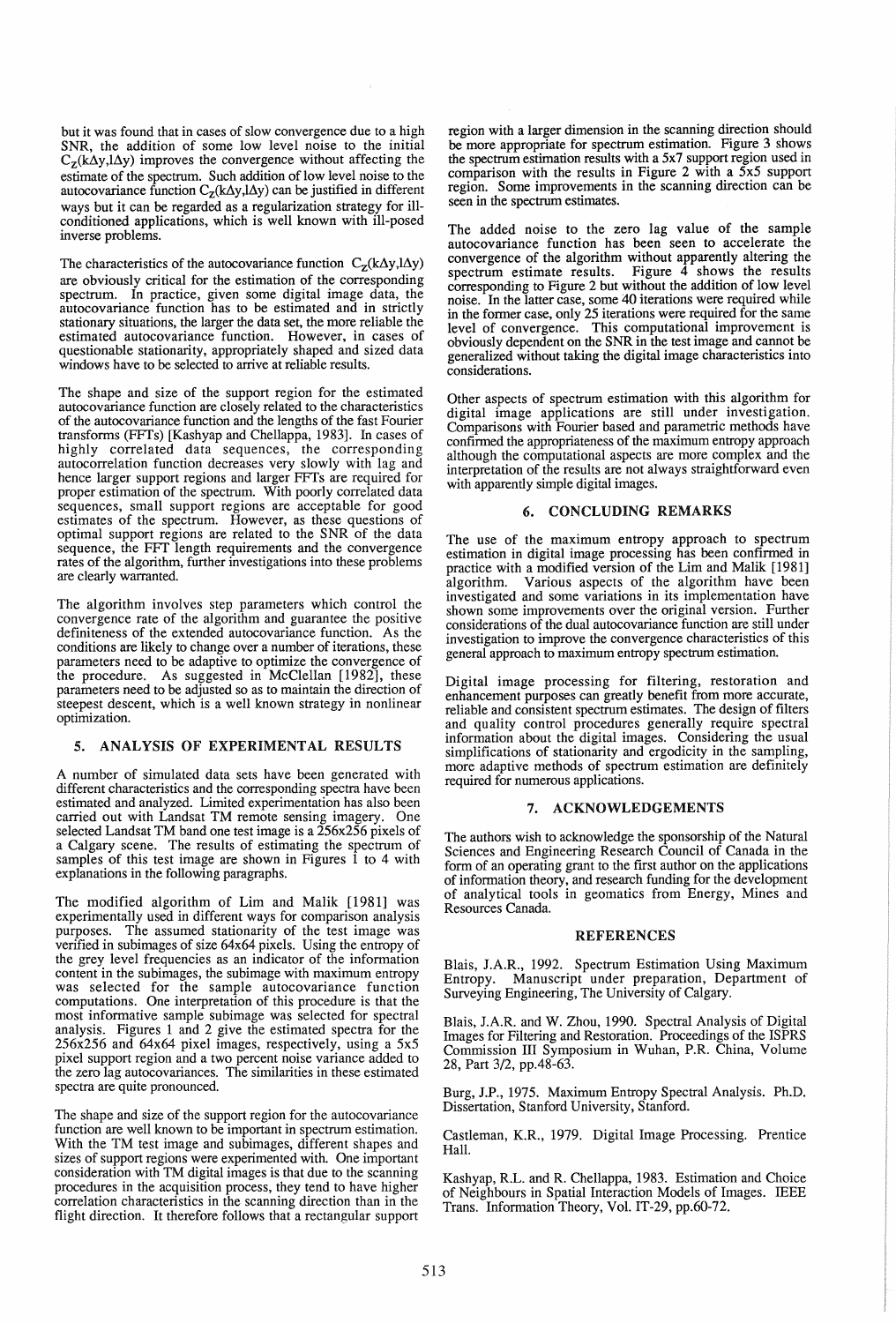Lang, S.W. and J.H. McClellan, 1982. Multi-Dimensional MEM Spectral Estimation. IEEE Trans. Acoust., Speech and Signal Processing, ASSP-30, pp.800-887.

Lim, J.S. and N.A. Malik, 1981. A New Algorithm for Two-Dimensional Maximum Entropy Power Spectrum Estimation, IEEE Trans. Acoust., Speech and Signal Processing, Vol. ASSP-29, No.3, pp.401-412.

McClellan, J.H., 1982. Multidimensional Spectral Estimation. Proceedings of the IEEE, Vo1.70, No.9, pp.l029-1039.

Pendrell, J.V., 1979. The Maximum Entropy Principle in Two Dimensional Analysis. Ph.D. Dissertation, York University, Toronto.

Wernecke, S.J. and L.R. D'Addarlo, 1977. Maximum Entropy Image Reconstruction. IEEE Trans. Computer, Vol. C-26, pp.351-358.

Woods, J.W., 1976. Two-Dimensional Markov Spectral Estimation. IEEE Trans. Information Theory, Vol. IT-22, pp.552-559.